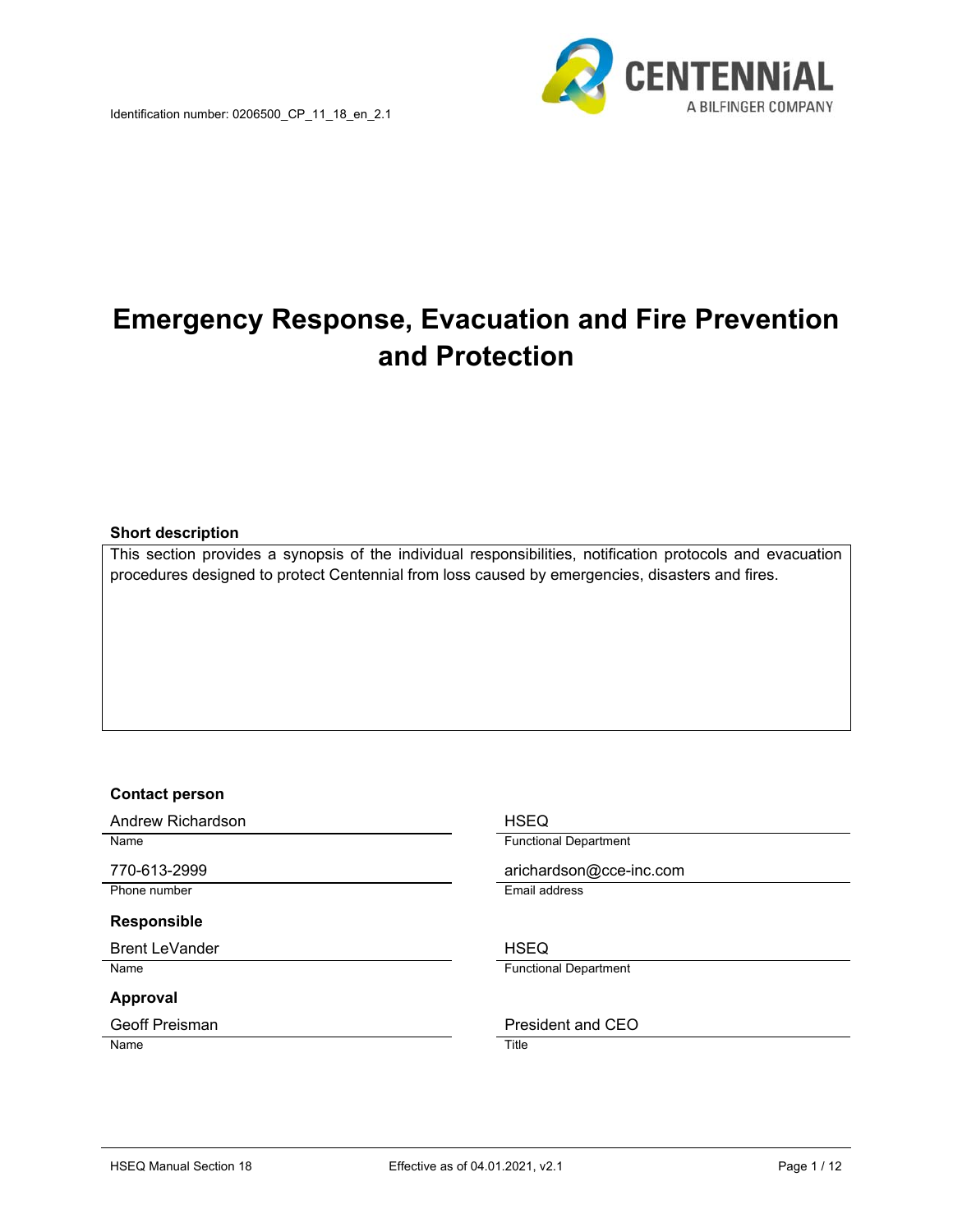## **Content**

| 1              |     |       |                                                         |  |  |  |  |
|----------------|-----|-------|---------------------------------------------------------|--|--|--|--|
| $\overline{2}$ |     |       |                                                         |  |  |  |  |
| 3              |     |       |                                                         |  |  |  |  |
| 4              |     |       |                                                         |  |  |  |  |
| 5              |     |       |                                                         |  |  |  |  |
| 6              |     |       |                                                         |  |  |  |  |
|                | 6.1 |       |                                                         |  |  |  |  |
|                | 6.2 |       |                                                         |  |  |  |  |
|                | 6.3 |       |                                                         |  |  |  |  |
|                | 6.4 |       |                                                         |  |  |  |  |
| 7              |     |       |                                                         |  |  |  |  |
|                | 7.1 |       |                                                         |  |  |  |  |
|                | 7.2 |       |                                                         |  |  |  |  |
|                |     | 7.2.1 |                                                         |  |  |  |  |
|                |     | 7.2.2 |                                                         |  |  |  |  |
|                |     | 7.2.3 |                                                         |  |  |  |  |
|                |     | 7.2.4 | Portable fire extinguisher inspections and maintenance9 |  |  |  |  |
|                |     | 7.2.5 |                                                         |  |  |  |  |
| 8              |     |       |                                                         |  |  |  |  |
|                | 8.1 |       |                                                         |  |  |  |  |
| 9              |     |       |                                                         |  |  |  |  |
| 10             |     |       |                                                         |  |  |  |  |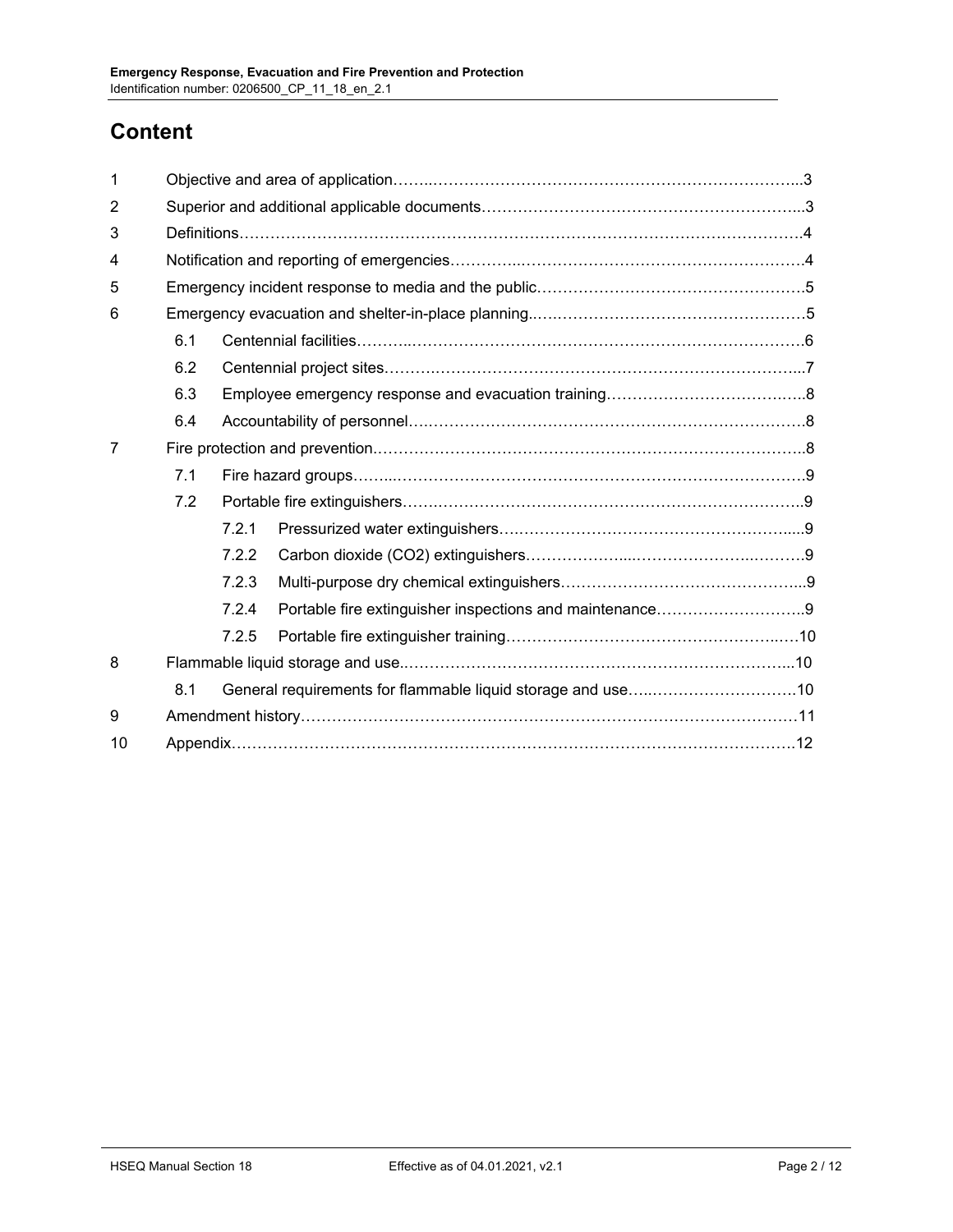## **1 Objective and area of application**

The objective of this section is to facilitate and organize Centennial management and employee actions to respond to unforeseen situations and conditions that may threaten Centennial employees, subcontractors, customers, visitors, business continuity or business assets from injury or loss due to emergencies or disasters.

Emergencies may be manmade or natural and may include the following:

- Fatal incidents, mass incident (hospitalization of 3 or more affected personnel)
- Outbreak / threat of an epidemic or pandemic
- **Flood**
- **Hurricane**
- **Earthquake**
- **•** Volcano
- **T**sunami
- Tornado
- **Severe lightning or storm**
- Power outage
- $\blacksquare$  Fire
- **Toxic gas or chemical release**
- **Explosion**
- Civil disturbance
- Workplace violence
- **Event that interrupt business operations**
- **Event that cause severe environmental degradation**
- Events that would generate media coverage or could negatively impact the reputation of **Centennial**

This section also defines the responsibilities of Centennial facilities and project sites in developing localized and site specific emergency action and evacuation plans or shelter-in-place procedures that provide response and coordination ability with local emergency response organizations. The reporting of routine and / or non-emergency incidents shall be in compliance with Section 8 (Incident and Near Miss Reporting).

This emergency response, evacuation, shelter-in-place and fire prevention and protection section applies to all Centennial:

- Construction project sites
- **•** Permanent office facilities
- **Temporary office facilities**

## **2 Superior and additional applicable documents**

1000 GP 11 01 en 6.0 Global Policy on Health, Safety, Environment/Sustainability and Quality (HSEQ)

NFPA 10- Standard for Portable Fire Extinguishers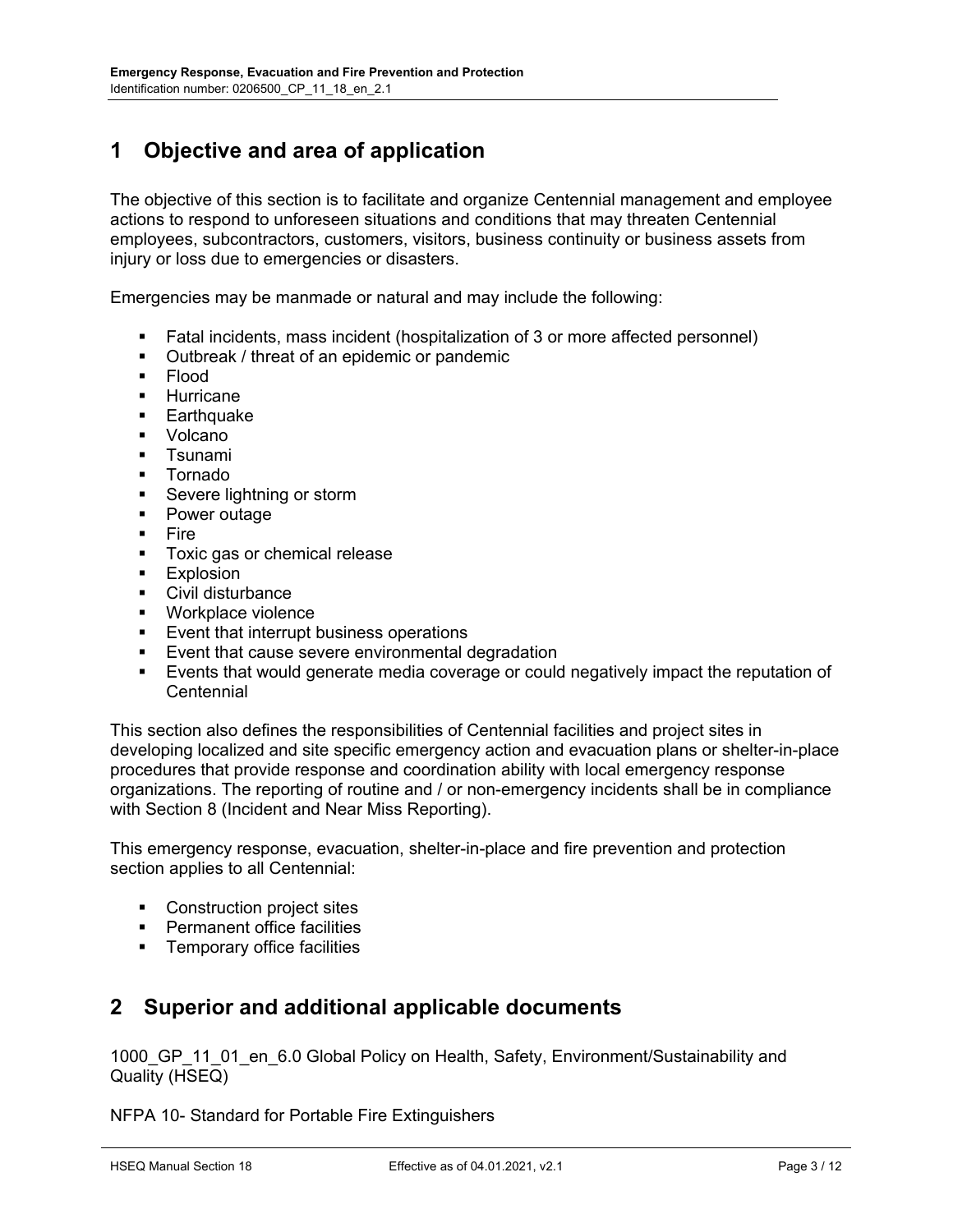This section of the HSEQ Manual applies to all Centennial employees and subcontractors who are performing work in Centennial facilities and project sites. There may be more stringent requirements than this section as defined by specific State, local or contact specific requirements. If there is a conflict between this section and other applicable regulations, the more stringent will apply.

## **3 Definitions**

| <b>Term</b>               | <b>Definition</b>                                                                                                                                                                               |
|---------------------------|-------------------------------------------------------------------------------------------------------------------------------------------------------------------------------------------------|
| Centennial                | All Centennial employees, joint venture employees, subcontractors<br>and business partners                                                                                                      |
| <b>Emergency incident</b> | An emergency or serious incident which, with a high degree of<br>probability, will lead to significant public attention or requires a<br>direct response from the company once it becomes known |
| Active                    | Web-based HSEQ management software for reporting and<br>recoding incidents                                                                                                                      |
| <b>DOT</b>                | Department of Transportation                                                                                                                                                                    |
| <b>HSEQ</b>               | Health, Safety Environment and Quality                                                                                                                                                          |
| <b>SSR</b>                | Senior Site Representative                                                                                                                                                                      |
| <b>PSM</b>                | <b>Project Safety Manager</b>                                                                                                                                                                   |
| <b>PSO</b>                | <b>Project Safety Officer</b>                                                                                                                                                                   |
| PM.                       | Project Manager                                                                                                                                                                                 |
| <b>PASS</b>               | Pull, Aim, Squeeze, Sweep method for use of a portable fire<br>extinguisher                                                                                                                     |
| <b>ROM</b>                | <b>Regional Operations Manager</b>                                                                                                                                                              |
| <b>SMS</b>                | <b>Short Message System</b>                                                                                                                                                                     |
| <b>HSEQ Director</b>      | Leads the HSEQ Team                                                                                                                                                                             |

The following definitions of terms are important for an understanding of this section.

## **4 Notification and reporting of emergencies**

The process for notifying employees and others affected by an imminent or ongoing emergency shall be:

- **Understood by all employees**
- Is distinct and recognizable
- **If** Is properly maintained and functional

The Centennial internal process and structure for reporting an emergency is: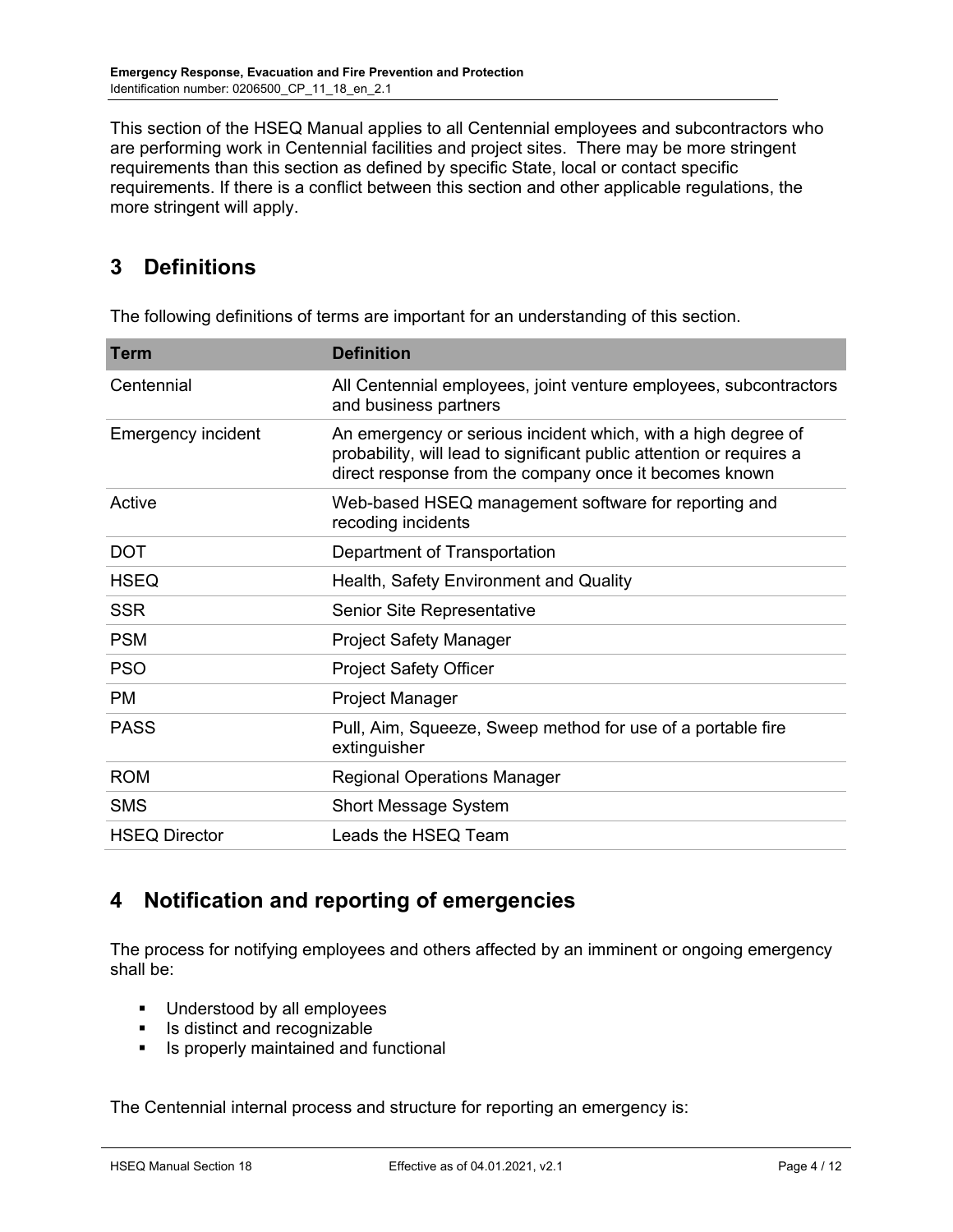- 1. PSO or Centennial employee learns of an emergency
- 2. PSO or Centennial employee evacuates if in immediate danger
- 3. PSO or Centennial employee notifies local emergency responders as necessary
- 4. PSO notifies the SSR and PSM
- 5. SSR notifies the ROM, PSM notifies the HSEQ Director
- 6. HSEQ Director notifies legal and executive management as required
- 7. HSEQ staff inputs the incident in Active

## **5 Emergency incident response to media and the public**

All employees have a responsibility to protect Centennial's image and goodwill with the public as well as its affiliated parent companies. All interviews, media publications and public presentations require the approval of Centennial Executive Management prior to release in accordance with the Centennial Code of Conduct.

## **6 Emergency evacuation and shelter-in-place planning**

Events that may require a Centennial facility or project site to be evacuated include fires, explosions, floods, earthquakes, hurricanes, tornadoes, toxic material or chemical releases, radiological & biological accidents, civil disturbances or workplace violence.

In the event of a present or ongoing emergency the following individuals may initiate an evacuation or shelter-in-place directive of a Centennial facility or project site:

- **Local authorities**
- **Customer**
- ROM or SSR
- PM or Superintendent
- PSO
- PSM
- Centennial employee
- **Subcontractor employee**
- **-** HSEQ Director

When initiating an evacuation of a facility or project site due to a pending or potential emergency the evacuation decision will be coordinated through the local ROM/SSR and the PSM. These individuals will jointly make an evacuation decision based on an assessment of the situation to determine whether an actual emergency exists that requires activation of the emergency response and evacuation procedures. If the evacuation order is given, no one is permitted to return to the project site or facility until advised by the ROM/SSR or PSM.

The term, shelter-in-place, means to seek immediate shelter and remain there during an emergency rather than evacuate the area. It is always preferred to evacuate however, shelter-inplace may be used when an evacuation is not safe. Certain events may necessitate the initiation of the Centennial shelter-in-place protocol.

Events that may necessitate a shelter-in-place decision include, but are not limited to: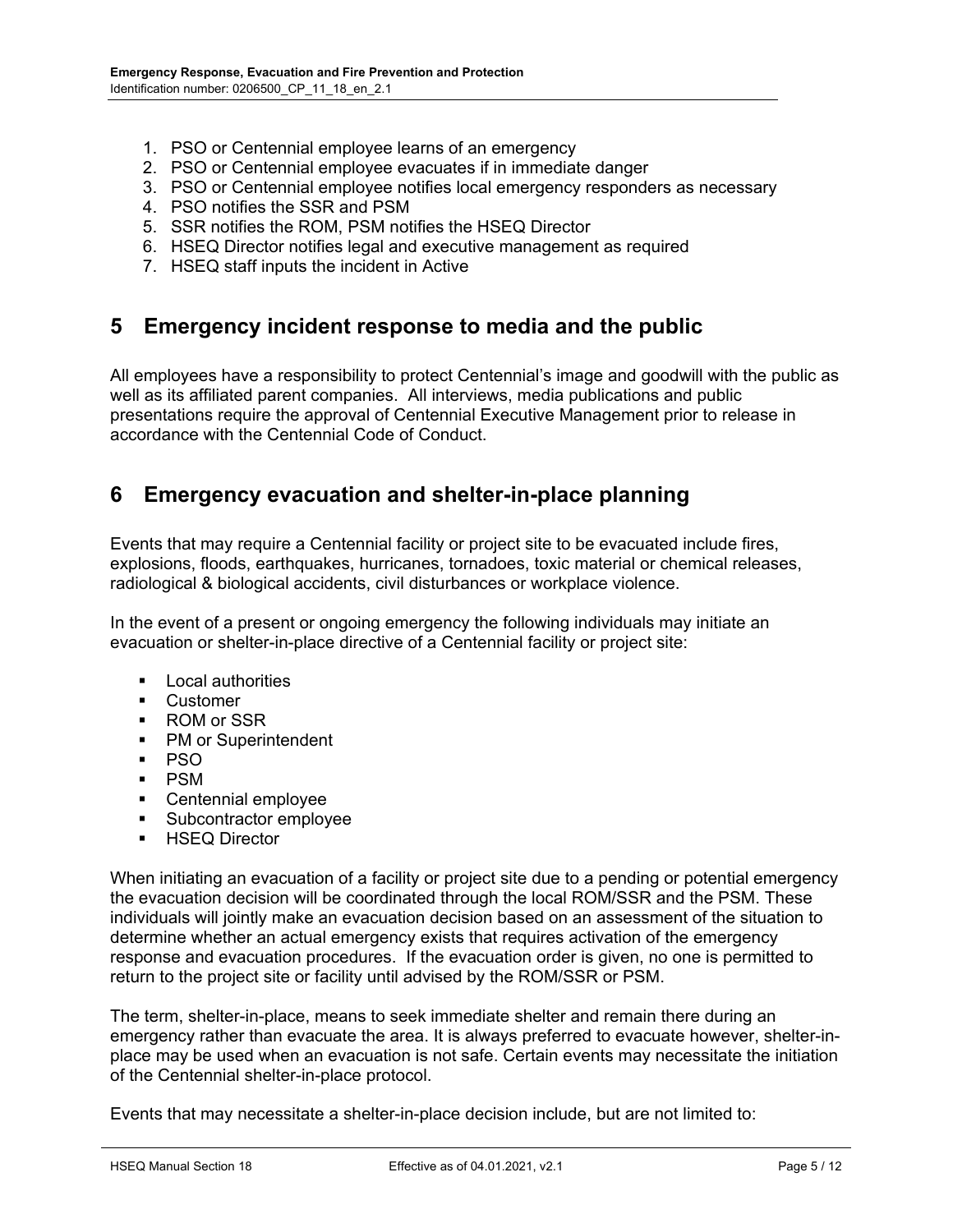- Release of chemical, biological or radiological contaminants
- **Violent persons or "active shooter"**
- **Severe weather**
- Natural disaster that will not permit evacuation

Local authorities may issue a shelter-in-place notification by way of:

- **Radio**
- Television
- **Emergency Alert System (EAS)**
- **"** "All call" telephoning (reverse 9-1-1)
- **Warning signal or alarm**
- **Text alert**

#### **6.1 Centennial facilities**

Each Centennial facility will develop a localized written emergency response, evacuation and shelter-in-place plan including the specific potential emergencies that are applicable to its geographic location. The ROM or SSR will assign a Centennial employee as the facility manager who will manage and implement the emergency response and evacuation plan.

The facility emergency response and evacuation plan will include the following minimum elements:

- **Process for reporting emergencies discussed in section 4 of this procedure**
- **Process developed for shelter-in-place**
- Emergency escape procedures and route assignments such as floor plans, workspace maps and potential safe refuge areas
- Methods for alternative communications including the SMS system
- **Emergency contact information including** 
	- o Address of the facility
	- o Local emergency responders phone numbers
- **Employees who have specific responsibilities in emergency response** 
	- o Fire extinguisher operations
	- o Initiating mass notification or alarms
	- o Critical business operations
	- o Rescue and medical duties
- Designated on or off-site location(s) for safeguarding and storing of essential records and documents

In the case of a Centennial facility closure, timely notification is very important. The SSR will make the decision on closing a facility and shall immediately notify the PSO and PEX. The SSR and PSO will communicate the closure to the office staff, and the PSO will contact the Regional HSEQ Manager. The Regional HSEQ Manager will contact the HSEQ Director and the PEX will inform Executive Management. In most cases this will occur by email and multiple steps can be accomplished simultaneously. The same process will be utilized to notify the staff and management of the facility re-opening.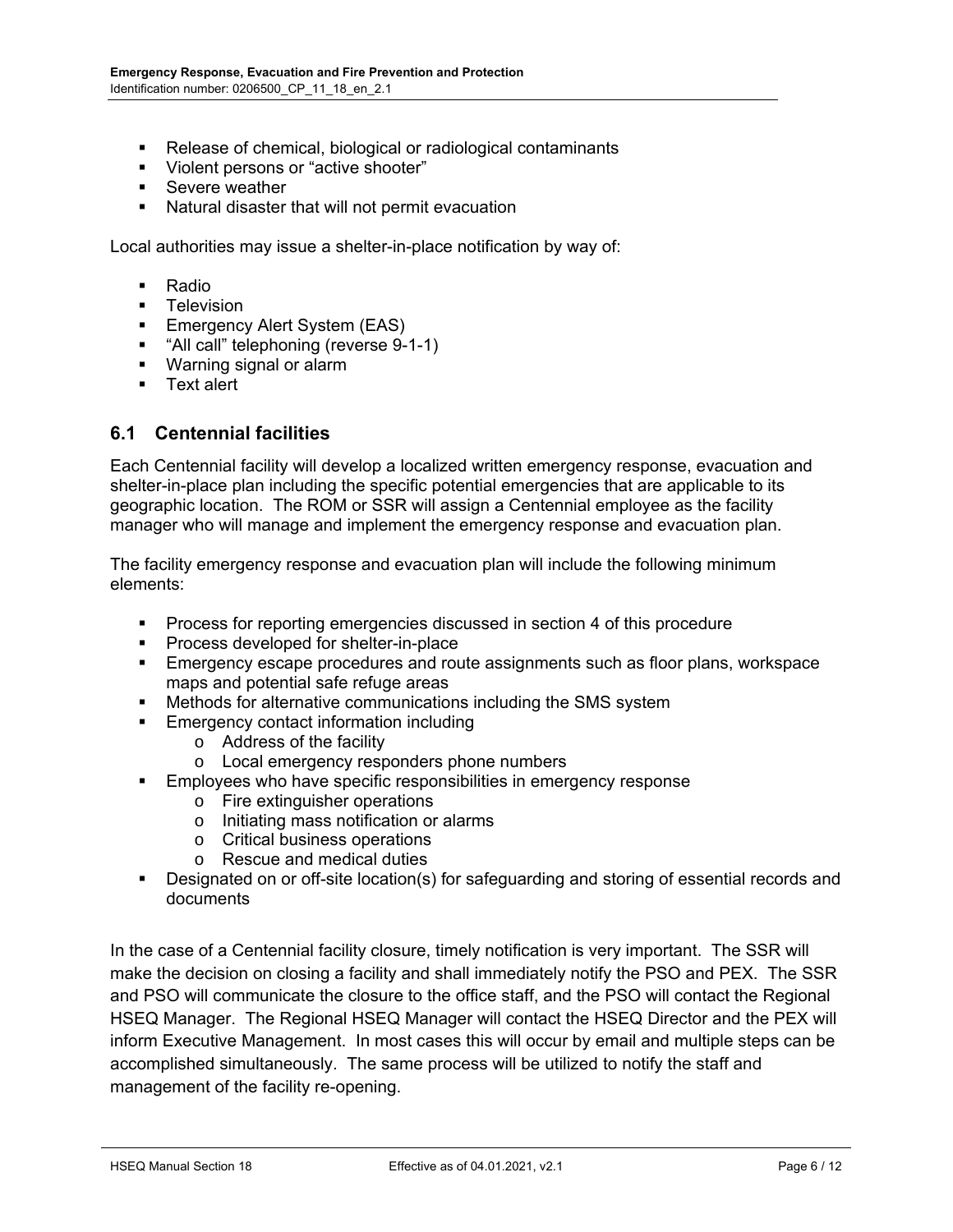#### **6.2 Centennial project sites**

Centennial project sites will develop site specific emergency response and evacuation procedures. The project superintendent is responsible for developing and managing the specific emergency response and evacuation procedures for the projects under his or her operational control. The Centennial project superintendent shall perform the applicable pre-emergency response and evacuation planning tasks before starting field activities including coordination of emergency response with onsite parties, the facility, and local emergency-service providers as appropriate.

Pre-Emergency Planning activities performed by the project superintendent include:

- Review of the facility or installation emergency and contingency plans where applicable
- Determine what onsite communication equipment is available (two-way radio, cell phones, air horn)
- Determine if offsite communication equipment is needed (in sensitive areas)
- Confirm and post the "Emergency Contact Information Posting" page (Appendix 1) with the route to the nearest hospital and occupational clinic
	- o Address of the project site
	- o Centennial point of contact (including phone number) for emergency response
	- o Local emergency responders phone numbers
- Communicate the information to onsite personnel and keep it updated during initial project site orientations and periodically as needed
- Review changed site conditions, onsite operations, and personnel availability in relation to emergency response procedures
- Communicate emergency procedures for personnel injury, exposures, fires, explosions, releases, severe weather and other potential likely emergencies
- Rehearse the emergency response plan before site activities begin. This may include a "tabletop" exercise or an actual drill depending on the nature and complexity of the project. Drills should take place periodically but no less than once a year
- Brief new personnel on the emergency action plan as part of the new employee or newly assigned employee orientation
- Continually evaluate emergency response actions and initiate appropriate follow-up or corrective actions
- Designate assembly and refuge areas
- Utilize the visitor sign-in sheet located in the project safety binder for project site accountability
- Establish procedures developed to account for individuals associated with the project site including
	- o Centennial employees
	- o Subcontractors and lower tier contractors
	- o Vendors
	- o Customers
	- o Guests or jobsite visitors

In the event of a major medical emergency the project superintendent or a person designated by the project superintendent will direct and lead arriving outside emergency responders to the emergency scene. Dependent upon the nature of the emergency, weather and/or localized site conditions roadways as designated on the posted route to the nearest hospital will be used for routes of medical evacuation.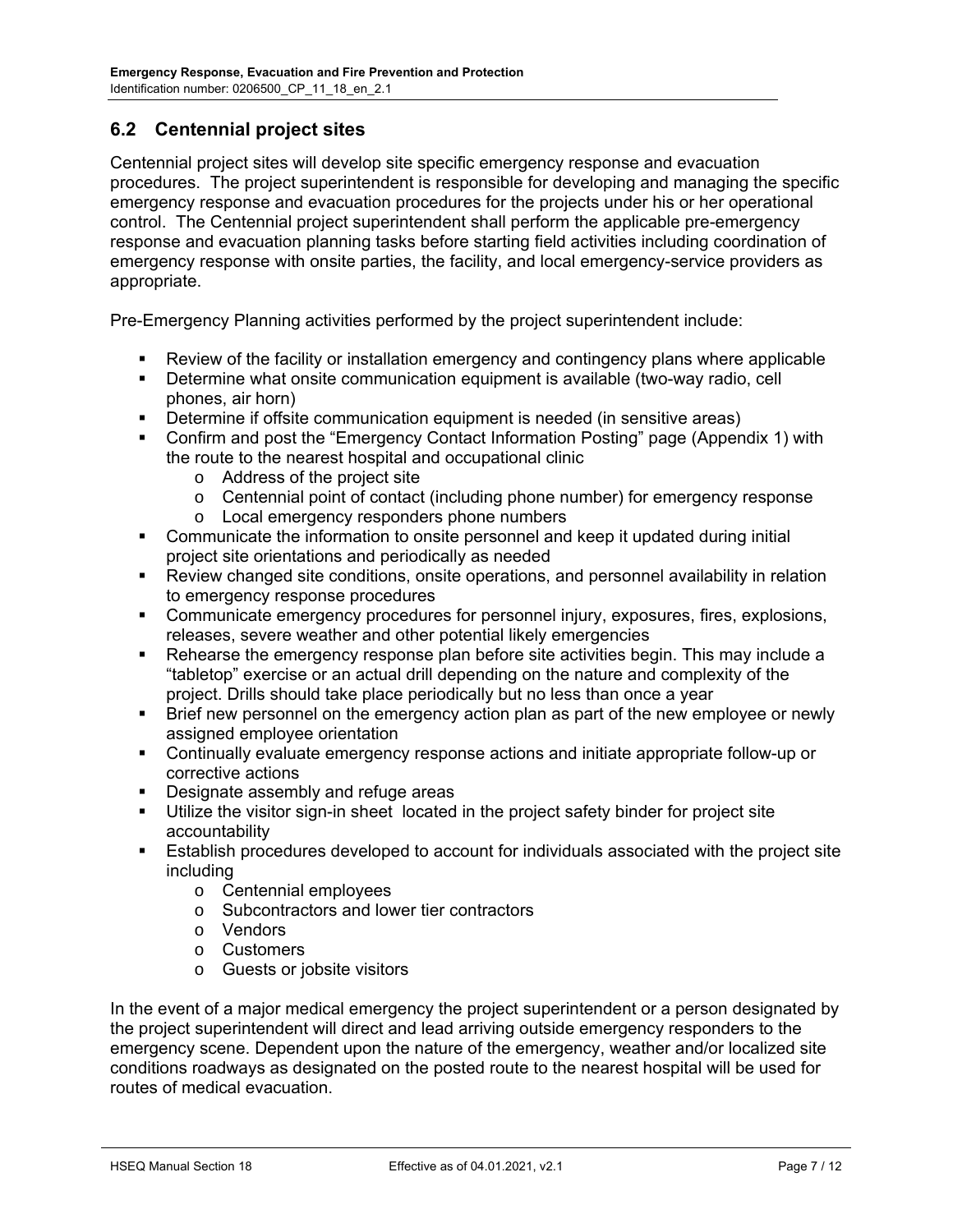#### **6.3 Employee emergency response and evacuation training**

Employees will be educated and trained in the emergency response and evacuation procedures upon initial hire, when the plan or procedure is changed, when new materials or equipment are introduced, if the facility layout or design is changed and whenever employees are assigned to a new facility or project site location. Training may include emergency response and/or evacuation drills and practice scenarios.

Employees will be trained in the following emergency response and evacuation topics:

- **Individual roles and responsibilities**
- **Threats, hazards and protective actions**
- Notification, warning and communication procedures
- **Emergency response and escape procedures**
- **Exacuation, shelter and accountability procedures**
- **Location and use of emergency equipment**
- Cardio-pulmonary resuscitation and first aid procedures
- **Fire extinguisher locations and proper use**

#### **6.4 Accountability of personnel**

Accounting for employees following an evacuation is essential and any delay or confusion could lead to unnecessary injury, death and /or potentially dangerous rescue attempt operations for first responders.

To eliminate this, Centennial will ensure that all facilities and project sites:

- Have designated assembly areas and rally points for employees, subcontractors and others affected to gather after evacuation
- **Take a head count for accountability after the evacuation**
- I dentify the names and known locations of anyone not accounted for and communicate this to first responders
- Establish a method to account for non-employees such as suppliers and customers

## **7 Fire prevention and protection**

Facilities of all types, while under construction, renovation or demolition, are more susceptible to fire and at greater risk of the effects of fire. A wide variety of ignition sources generated during and through the construction process increases the likelihood of a fire starting and rapidly spreading.

Prevention is the most effective tool against fires on Centennial project sites and within facilities. Employees and subcontractors shall be aware of common fire hazards in their respective work areas and take the appropriate steps to eliminate potential sources of ignition. The greatest potential fire hazards on Centennial project sites and facilities include smoking, hot work and open flames, portable heating devices, accumulated combustible materials and the storage and use of flammable liquids or gases.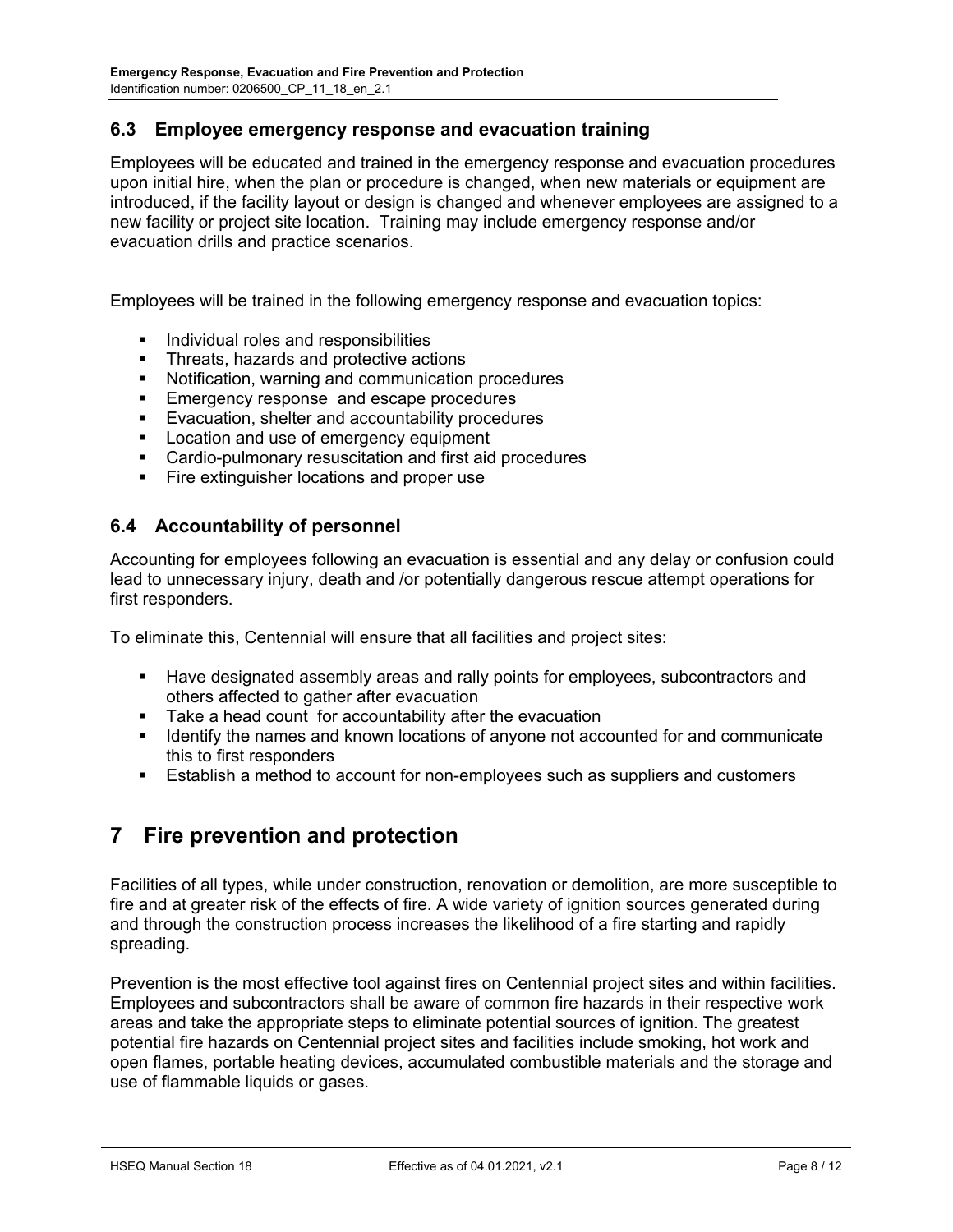The Centennial superintendent, PSO or PSM in conjunction with supervisors, will conduct a hazard assessment of each work area to identify potential sources of ignition and fire hazards that may expose Centennial or subcontractor employee property to injury or loss.

### **7.1 Fire hazard groups**

Fires are classified into five groups according to their sources of fuel. These five fire classes are shown below:

- Class A: ordinary combustible materials such as wood, paper, cloth and some rubber and plastic materials
- Class B: flammable or combustible liquids, flammable gases, greases and similar materials and some rubber and plastic materials
- Class C: energized electrical equipment and power supply circuits and related materials
- Class D: combustible metals such as magnesium, titanium, zirconium, sodium, potassium and lithium
- Class K: cooking oils and greases such as animal fats and vegetable oils

#### **7.2 Portable fire extinguishers**

Portable fire extinguishers are designed to apply an extinguishing agent that will cool burning fuel, displace or remove oxygen, or prevent the necessary sustained chemical reaction needed to support a fire. Centennial employees or subcontractors shall never place themselves at risk in an attempt to combat an uncontrolled or unmanageable fire. Fire extinguishing methods should only be used if the fire is small and contained or fighting a fire is necessary for selfrescue.

Portable fire extinguishers are designed to extinguish different types of fires. The three most common types of fire extinguishers are: air pressurized water, carbon dioxide (CO2), and dry chemical.

#### 7.2.1 Pressurized water extinguishers

These types of portable fire extinguishers are designed to extinguish Class A fires comprised of ordinary combustibles. See section 6.1 for specifics on Class A fires.

#### 7.2.2 Carbon dioxide (CO2) extinguishers

These types of portable fire extinguishers are designed to extinguish Class B and C fires comprised of flammable liquids or energized electrical equipment. See section 6.1 for specifics on Class B and C fires

#### 7.2.3 Multi-purpose dry chemical

These types of portable fire extinguishers are designed to extinguish Class A, B or C fires. See section 6.1 for specifics on Class A, B and C fires. These types of portable fire extinguishers are the most common type used on Centennial project sites or facilities.

#### 7.2.4 Portable fire extinguisher inspections and maintenance

All portable fire extinguishers shall be inspected and maintained in accordance with NFPA 10- Standard for Portable Fire Extinguishers. The Centennial project superintendent shall be responsible for required inspections and maintenance of all Centennial portable fire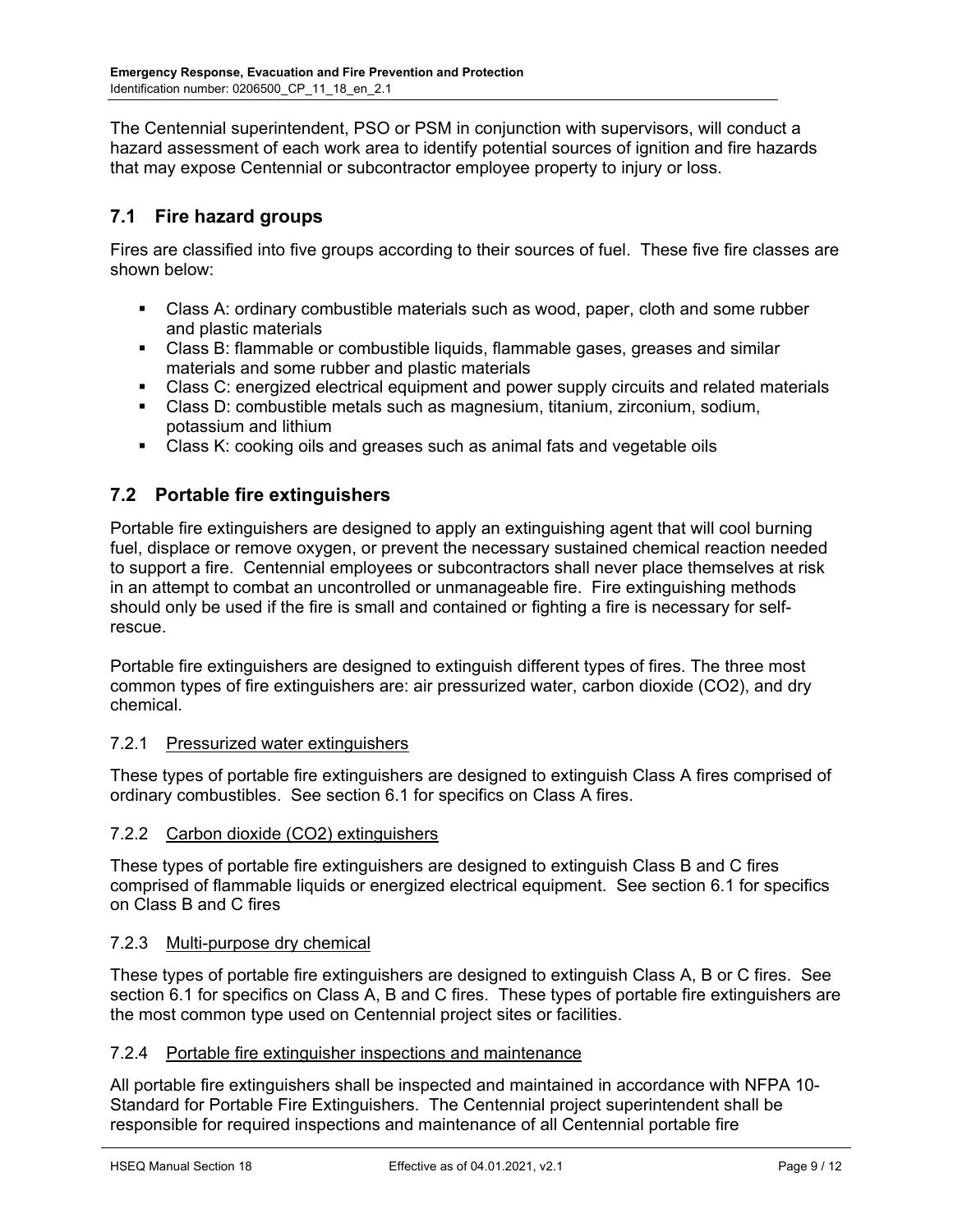extinguishers on his or her project site. Centennial assigned facility managers will ensure that inspections and maintenance are completed on all portable fire extinguishers located in Centennial facilities. Subcontractors are required to maintain their fire prevention equipment as required.

#### 7.2.5 Portable fire extinguisher training

Centennial conducts employee training on the basic elements necessary to sustain fire and the selection, use and maintenance of portable fire extinguishers.

The specifics of this training include:

- The classes of fires
- The types of portable fire extinguishers
- The basic rules for fighting a fire
- **Portable fire extinguisher use (PASS)**
- Required inspections for portable fire extinguishers
- Required maintanence for portable fire extinguishers

## **8 Flammable liquid storage and use**

Only approved containers and portable tanks shall be used for storage and handling of flammable liquids. Approved safety cans or DOT approved containers equipped with a spark/flame arrestor shall be used for the handling and use of flammable liquids in quantities of 5 gallons or less, except that this shall not apply to those flammable liquid materials which are highly viscid (extremely hard to pour), which may be used and handled in original shipping containers. For quantities of one gallon or less, the original container may be used for storage, use and handling of flammable liquids.

All sources of ignition shall be prohibited in areas where flammable liquids are stored, handled, and processed. Suitable "NO SMOKING, MATCHES, or OPEN FLAME" signs shall be posted in all such areas. Flammable liquids shall not be stored in areas used for exits, stairways, or normally used for the safe passage of people.

#### **8.1 General requirements for flammable liquid storage and use**

Below are the general requirements for the storage and use of flammable liquids on Centennial project sites:

- At least one portable 10lb ABC fire extinguisher shall be provided on all tank trucks or other vehicles used for transporting and/or dispensing flammable liquids
- Service or refueling area shall be provided with at least one 5lb ABC fire extinguisher and located so that an extinguisher shall be within 100 feet of each pump, dispenser, underground fill pipe opening, and lubrication or service area
- Category 1 or 2 flammable liquids or Category 3 flammable liquids with a flashpoint below 100°F (37.8o C) shall be kept in closed containers or tanks when not in use
- Employees and subcontractors shall guard carefully against any part of their clothing becoming contaminated with flammable fluids. They shall not be allowed to continue work if their clothing becomes contaminated, and they must remove or wet down the clothing as soon as possible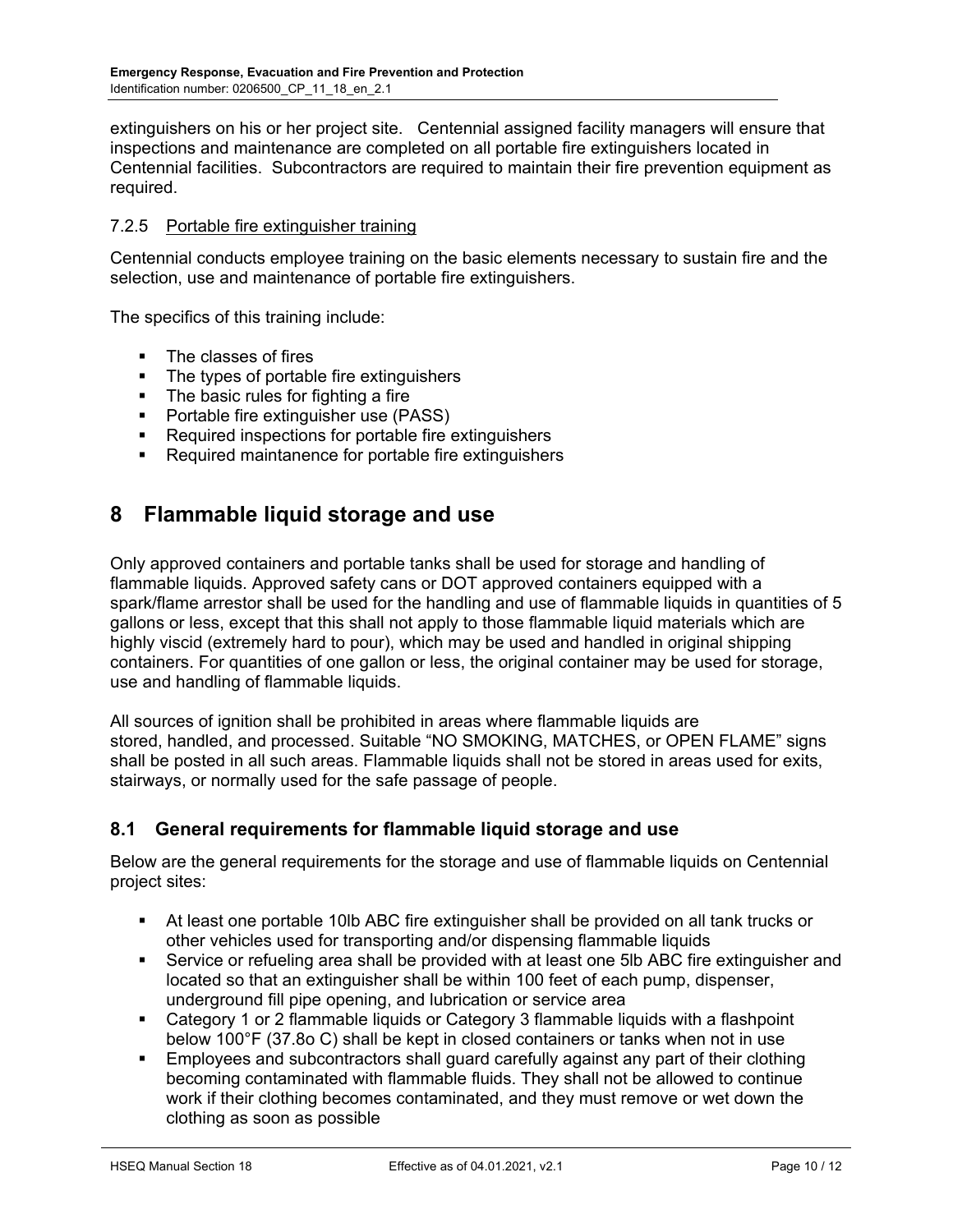- No flammable liquid with a flash point below 100°F shall be used for cleaning purposes or to start or rekindle fires
- Ventilation adequate to prevent the accumulation of flammable vapors to hazardous levels shall be provided in all areas where flammable liquids are handled or used
- Flammable liquids in quantities greater than that required for 1 day's use shall not be stored in buildings under construction
- Unopened containers of flammable liquids, such as paints, varnishes, lacquers, thinners, and solvents, shall be kept in a well ventilated location, free of excessive heat, smoke, sparks, flame, or direct rays of the sun
- Where liquids are used or handled, provisions shall be made to promptly and safely dispose of leakage or spills
- Quantities of flammable liquid in excess of 25 gallons shall be stored in an acceptable or approved cabinet
- Storage of containers (not more than 60 gallons each) shall not exceed 1,100 gallons in any one stockpile or area. Stockpiles or groups of containers shall be separated by a 5 foot clearance. Stockpiles or groups of containers shall not be nearer than 20 feet to a building
- Lamps, lanterns, heating devices, small engines, and similar equipment shall not be filled while hot: these devices shall be filled only in well ventilated rooms free of open flames or in open air and shall not be filled in storage buildings
- Stockpiles of flammable liquids shall be kept free of weeds, build up of grasses, debris and other combustible materials not necessary to storage
- At least one portable fire extinguisher, having a rating of not less than 20-B units, shall be located outside of, but not more than 10 feet from, the door opening into any room used for storage of more than 60 gallons of flammable liquids
- At least one portable fire extinguisher having a rating of not less than 20-B units shall be located not less than 25 feet, nor more than 75 feet, from any flammable liquid storage area located outside

| <b>Date</b> | <b>Version</b> | <b>Revised content</b>                                                                                                                                                                                                                                                                                                                                                                                                                                 |
|-------------|----------------|--------------------------------------------------------------------------------------------------------------------------------------------------------------------------------------------------------------------------------------------------------------------------------------------------------------------------------------------------------------------------------------------------------------------------------------------------------|
| 04.03.2014  | 1.0            | Initial Preparation                                                                                                                                                                                                                                                                                                                                                                                                                                    |
| 06.20.2016  | 1.1            | Addition of paragraph 8 and 8.1- Flammable liquid storage and use                                                                                                                                                                                                                                                                                                                                                                                      |
| 01.01.2018  | 2.0            | Updates to Paragraph 2 Superior Documents to add the Group<br>Policy and Global Standards, Paragraph 3 Definitions (Centennial),<br>Paragraph 4 Notification and reporting of emergencies (process),<br>Paragraph 6 Emergency evacuation and shelter in place planning<br>(initiation), Paragraph 6.2 Centennial projects sites (occupational<br>clinic posting), Paragraph 7 Fire prevention and prevention<br>(assessment) and Appendices 1-3 (logo) |
| 04.01.2021  | 2 <sub>1</sub> | Updates to Paragraph 2 Superior Documents and Paragraph 6.1<br>for office closures                                                                                                                                                                                                                                                                                                                                                                     |

## **9 Amendment history**